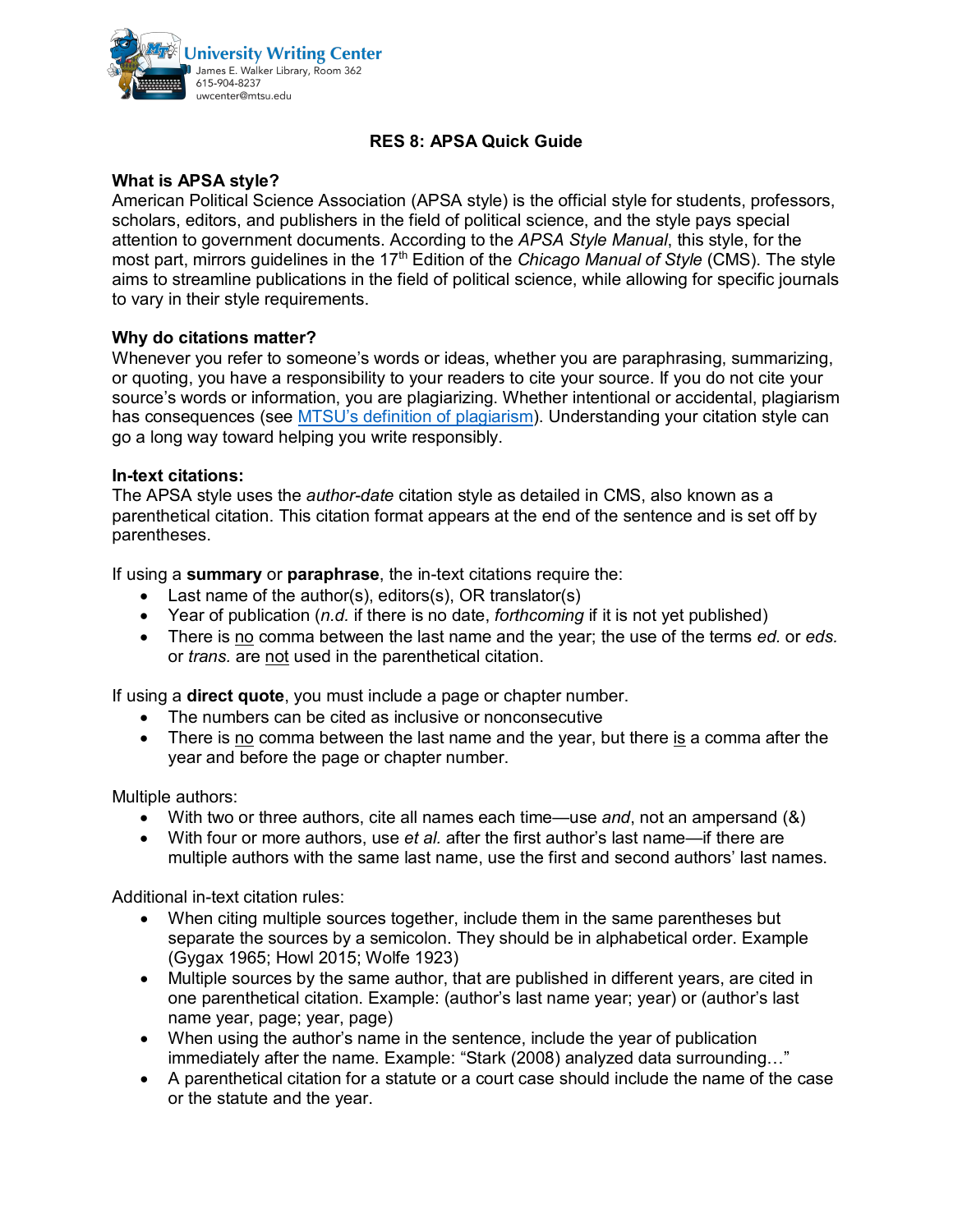

# **(In-text citations cont.)**

- When citing two authors with the same last name, include the authors' first initials to distinguish between the two. Example: "B. Baggins (2012) and F. Baggins (2013) believed that…"
- If the same source is being used in a single paragraph multiple times, only page numbers are needed after the first reference.
- Abbreviate organizations after the first citation. Example*: First use* "Ministry of Magic (1978, 12; hereafter MoM) …" *Second use* ". . . (MoM 1978, 16)."

# **References:**

The *author-date* style is used for both in-text citations and the References page.

General format:

- The name(s) of the author, editor, or translator should be written as it appears in the text.
- The first author, editor, or translator's name is inverted (last name, first name) but every other name is not inverted (first name last name). In addition, use *and* not the ampersand (&) when listing two or more authors. Example: Picard, Jean-Luc and James Kirk…
- Only use *et al.* in a Reference citation when there are 10 or more authors—in this case, you would list the first seven authors and then use *et al.*
- Organization titles are used if an author is not available, even if the organization is also the publisher.
- When using an editor or translator, because there is no author listed, the abbreviation *ed., eds.* or *trans.* follows the name of the editor(s) or translator(s) and is preceded by a comma.
- The work title should only be used in place of the author's name if there is no author, editor, translator, organization, association, or corporation listed.

Dates and pages:

- Year of publication is the only part of the date needed on the References page; the most recent year should be used; if there is not a year, use *n.d.*; if the work is not yet published, use *forthcoming*.
- *p.* and *pp.* should be omitted
- For eBooks or other scrollable text sources, a chapter number or heading title should be used in place of a page number.
- **Access dates** are only necessary if a publication or revision date is unavailable, but it is not incorrect to include the access date.

DOIs and URLs

- For all online sources, include a digital object identifier (DOI), if available. If a DOI is unavailable, use the URL.
- The DOI is formatted as: doi: *number here*

Examples:

- Book: Author(s). Year. Title of the Work. Publication Location: Publisher.
- Journal: Author(s). Year. "Article Title." *Journal Title* Volume #(Issue # OR Month): Pages.
- DOI/URL: Author(s). Year. "Title of Article." Journal Title Volume # (Issue # OR Month): Pages. DOI/URL. Accessed date.